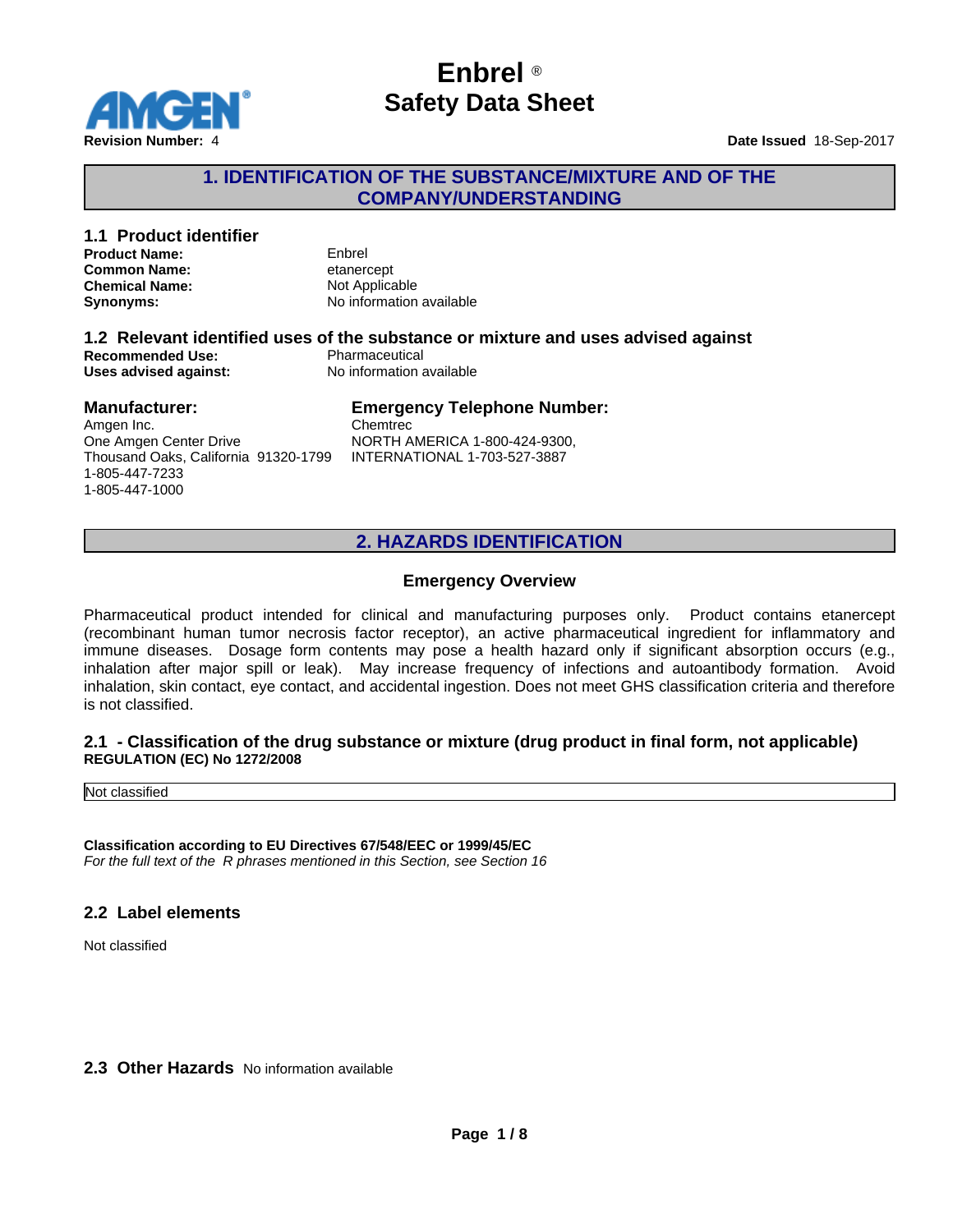

**3. COMPOSITION/INFORMATION ON INGREDIENTS**

## **3.1 Substances**

**Ingredients:** See below

| Chemical Name: | Not Applicable |
|----------------|----------------|
| CAS-No:        | 185243-69-0    |

**Single-use prefilled syringes 25 mg (0.51 mL) and 50 mg (0.98 mL), single-use 50 mg prefilled Sureclick® autoinjectors, and single-use 50 mg Mini prefilled cartridges containing 50 mg/mL solution of etanercept in a formulation containing:**

|                          | <b>CAS Number:</b> | Amount        |
|--------------------------|--------------------|---------------|
| Sodium chloride (NaCl)   | 7647-14-5          | 120 mM        |
| L-Arginine hydrochloride | 15595-35-4         | 25 mM         |
| Sucrose                  | $57 - 50 -$        | % per svringe |

**Single-use prefilled syringes 25 mg (0.51 mL) and 50 mg (0.98 mL) and singe-use 50 mg Sureclick® autoinjector containing 50 mg/mL solution of etanercept in a formulation containing:**

|                          | <b>CAS Number:</b> | Amount         |
|--------------------------|--------------------|----------------|
| Sodium chloride (NaCl)   | 7647-14-5          | 100 mM         |
| L-Arginine hydrochloride | 15595-35-4         | 25 mM          |
| Sodium Phosphate         | 7558-80-7          | 25 mM          |
| Sucrose                  | $57 - 50 - 1$      | 1% per syringe |

**Multi-use 25 mg lyophilized vials containing 25 mg/mL solution of etanercept in a formulation containing: :**

|          | <b>CAS Number:</b> | Amount       |
|----------|--------------------|--------------|
| Sucrose  | $57 - 50 - 1$      | 10ma         |
| Mannitol | 87-78-5            | 40 ma        |
| Tris     | 108195-86-4        | . ma<br>$-2$ |

# **4. FIRST AID MEASURES**

#### **4.1 Description of first-aid measures**

| <b>Eye Contact:</b>        | In the case of contact with eyes, rinse immediately with plenty of water and seek medical<br>advice.                                            |
|----------------------------|-------------------------------------------------------------------------------------------------------------------------------------------------|
| <b>Skin Contact:</b>       | Wash off immediately with soap and plenty of water removing all contaminated clothes and<br>shoes. Consult a physician if necessary.            |
| Inhalation:                | Move to fresh air. If symptoms persist, call a physician.                                                                                       |
| Ingestion:                 | If symptoms persist, call a physician. Do not induce vomiting without medical advice. Never<br>give anything by mouth to an unconscious person. |
| <b>Notes to Physician:</b> | Treat symptomatically.                                                                                                                          |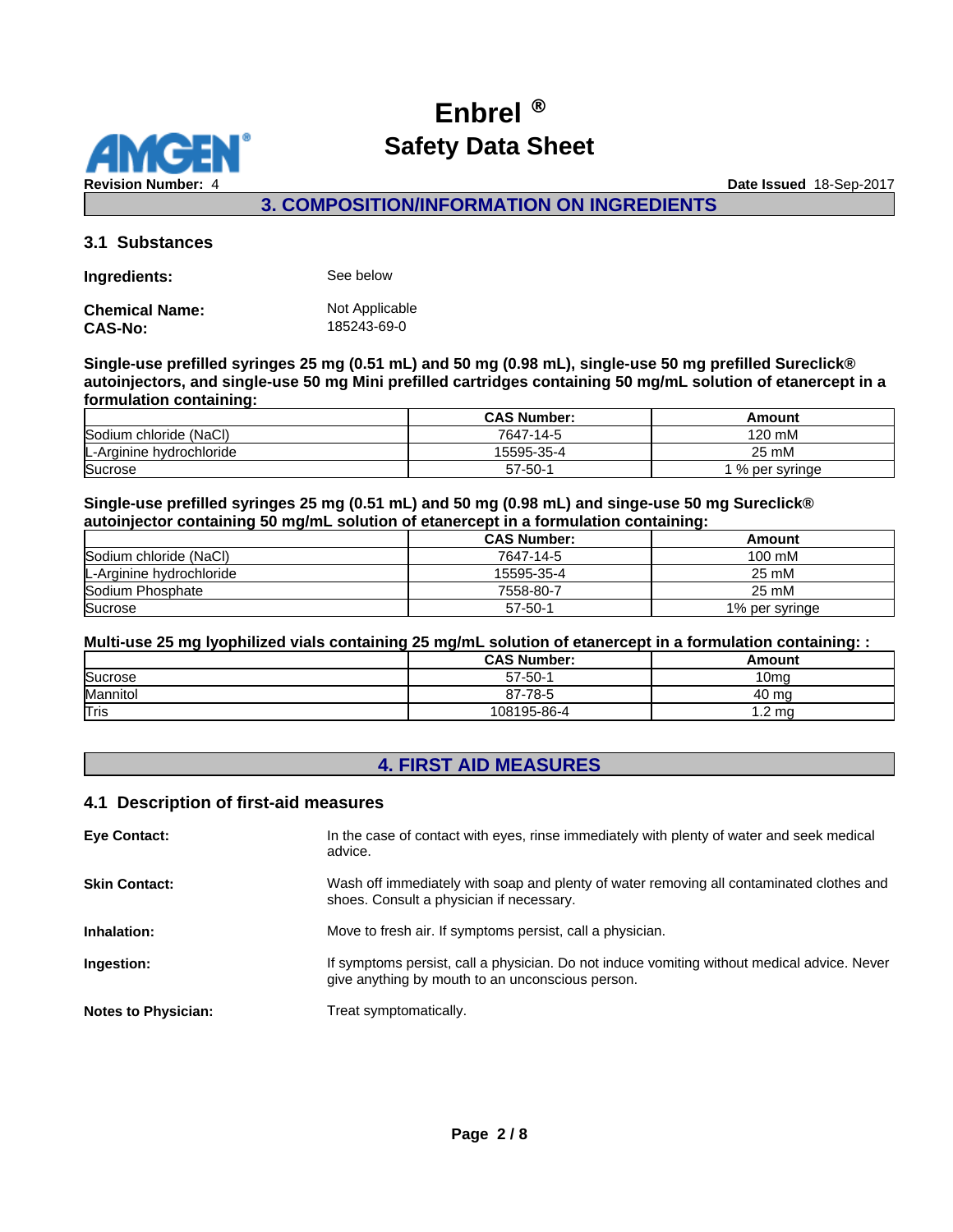

## **5. FIRE-FIGHTING MEASURES**

### **5.1 Extinguishing media**

| <b>Flammable Properties:</b> | Not applicable.                                                                                            |
|------------------------------|------------------------------------------------------------------------------------------------------------|
| <b>Extinguishing Media:</b>  | Use extinguishing measures that are appropriate to local circumstances and the<br>surrounding environment. |

### **5.2 Special hazards arising from the substance or mixture**

**Hazardous Combustion Products:** None

## **5.3 Advice for firefighters**

| <b>Protective Equipment and</b>      | As in any fire, wear self-contained breathing apparatus pressure-demand, NIOSH |
|--------------------------------------|--------------------------------------------------------------------------------|
| <b>Precautions for Firefighters:</b> | (approved) and full protective gear.                                           |

## **6. ACCIDENTAL RELEASE MEASURES**

### **6.1 Personal precautions, protective equipment and emergency procedures**

**Spill Procedures:** If material is released or spilled, cordon off spill area. Take proper precautions to minimize exposure by using appropriate personal protective equipment in cleaning up a spill. If in powder form, wet down spilled material to minimize airborne dispersion. Soak up material with absorbent e.g., paper towels, and wash spill area thoroughly with appropriate cleaning materials. Dispose of collected material in accordance with applicable waste disposal regulations. Avoid release to the environment.

## **7. HANDLING AND STORAGE**

## **7.1 Precautions for Safe Handling**

**Handling and Storage:** Avoid contact with skin, eyes, or clothing. Use adequate ventilation to minimize exposure. Wash hands, face and other potentially exposed areas immediately after handling this material.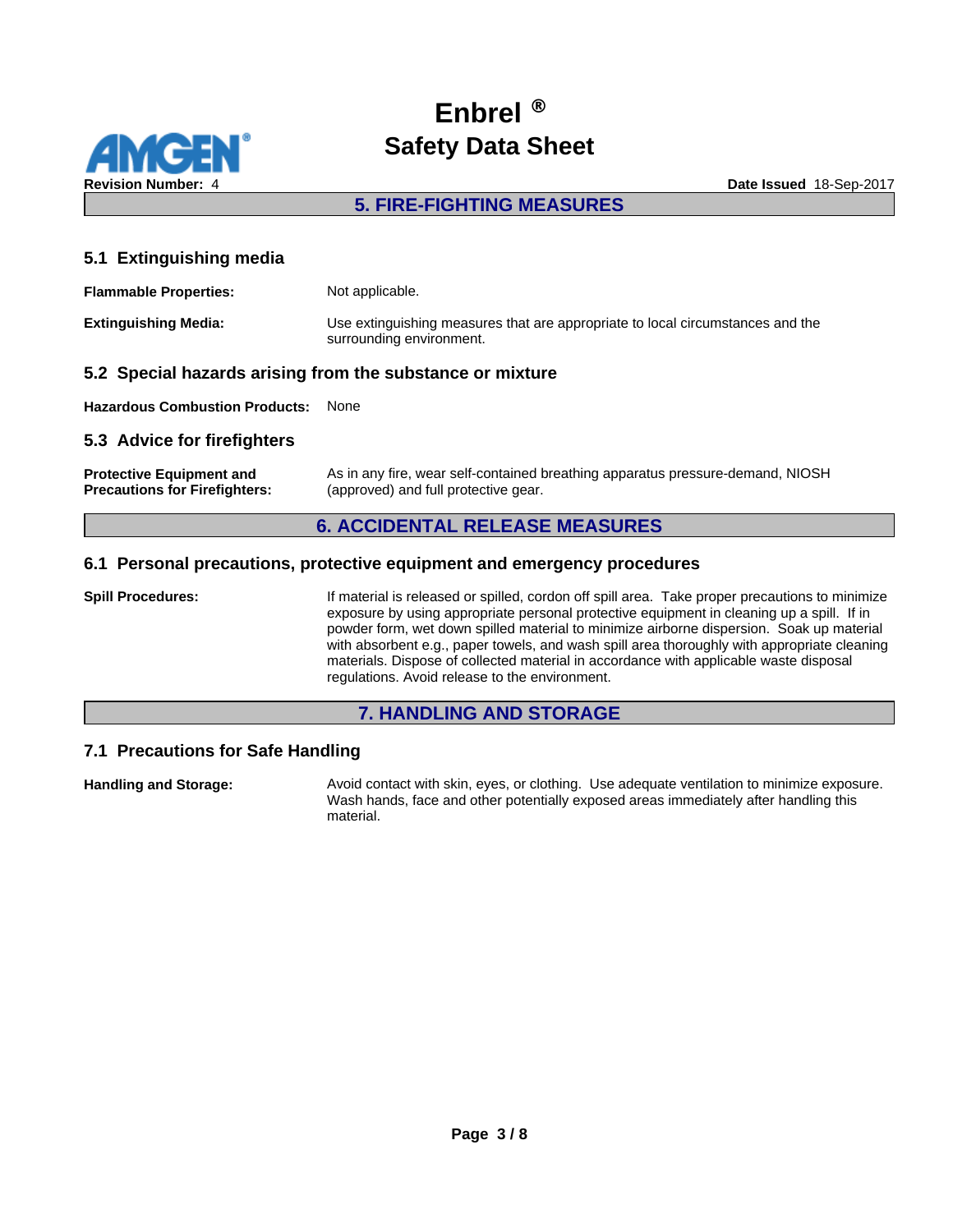

## **8. EXPOSURE CONTROLS/PERSONAL PROTECTION**

## **8.1 Control parameters**

| <b>Occupational Exposure Limit:</b>  | No exposure guidelines established by ACGIH, NIOSH or OSHA. Amgen recommends an<br>occupational exposure limit (OEL) of 55 $\mu$ g/m <sup>3</sup> as an 8-hour time weighted average over a<br>40-hour work week. The OEL is designed as an acceptable airborne concentration of a<br>substance for which it is believed that workers may be repeatedly exposed day after day<br>without adverse health effects. Enbrel® has been classified per Amgen's Hazard<br>Classification System as an Occupational Exposure Band 3 compound (20 $\mu$ g/m <sup>3</sup> - 100<br>$\mu$ g/m <sup>3</sup> ). |
|--------------------------------------|----------------------------------------------------------------------------------------------------------------------------------------------------------------------------------------------------------------------------------------------------------------------------------------------------------------------------------------------------------------------------------------------------------------------------------------------------------------------------------------------------------------------------------------------------------------------------------------------------|
| <b>Engineering Controls:</b>         | When practicable, handle material in enclosed processes or in processes with effective<br>local exhaust ventilation or within a chemical hood.                                                                                                                                                                                                                                                                                                                                                                                                                                                     |
| 8.2 Exposure controls                |                                                                                                                                                                                                                                                                                                                                                                                                                                                                                                                                                                                                    |
| <b>Personal Protective Equipment</b> |                                                                                                                                                                                                                                                                                                                                                                                                                                                                                                                                                                                                    |
| <b>Eye/face Protection:</b>          | Wear safety glasses with side shields, chemical splash goggles, or safety glasses with side<br>shields and a full-face shield to prevent contact with eyes. The choice of protection should<br>be based on the job activity and potential for exposure to the eyes and face.                                                                                                                                                                                                                                                                                                                       |
| <b>Skin Protection:</b>              | Use gloves or other appropriate personal protective equipment if skin contact with<br>formulation is possible. Wear lab coat or other protective over garment if splashing is<br>possible. The choice of protection should be based on the job activity and potential for skin<br>contact.                                                                                                                                                                                                                                                                                                         |
| <b>Respiratory Protection:</b>       | When possible, handle material in enclosed processes or containers. If it is properly<br>handled with effective local exhaust ventilation or containment, respiratory protection may<br>not be needed. For procedures involving larger quantities or dust/aerosol generating<br>procedures such as weighing or a large transfer of liquids, an air-purifying respirator with<br>NIOSH approval for dusts and mists may be needed. The choice of protection should be<br>based on the job activity and the potential for exposure.                                                                  |
| Other:                               | Wash hands, face and other potentially exposed areas after handling material (especially<br>before eating, drinking or smoking). Clean protective equipment thoroughly after each use.                                                                                                                                                                                                                                                                                                                                                                                                             |

## **8.3 Environmental exposure controls**

**Environmental Exposure Controls** Avoid release to the environment.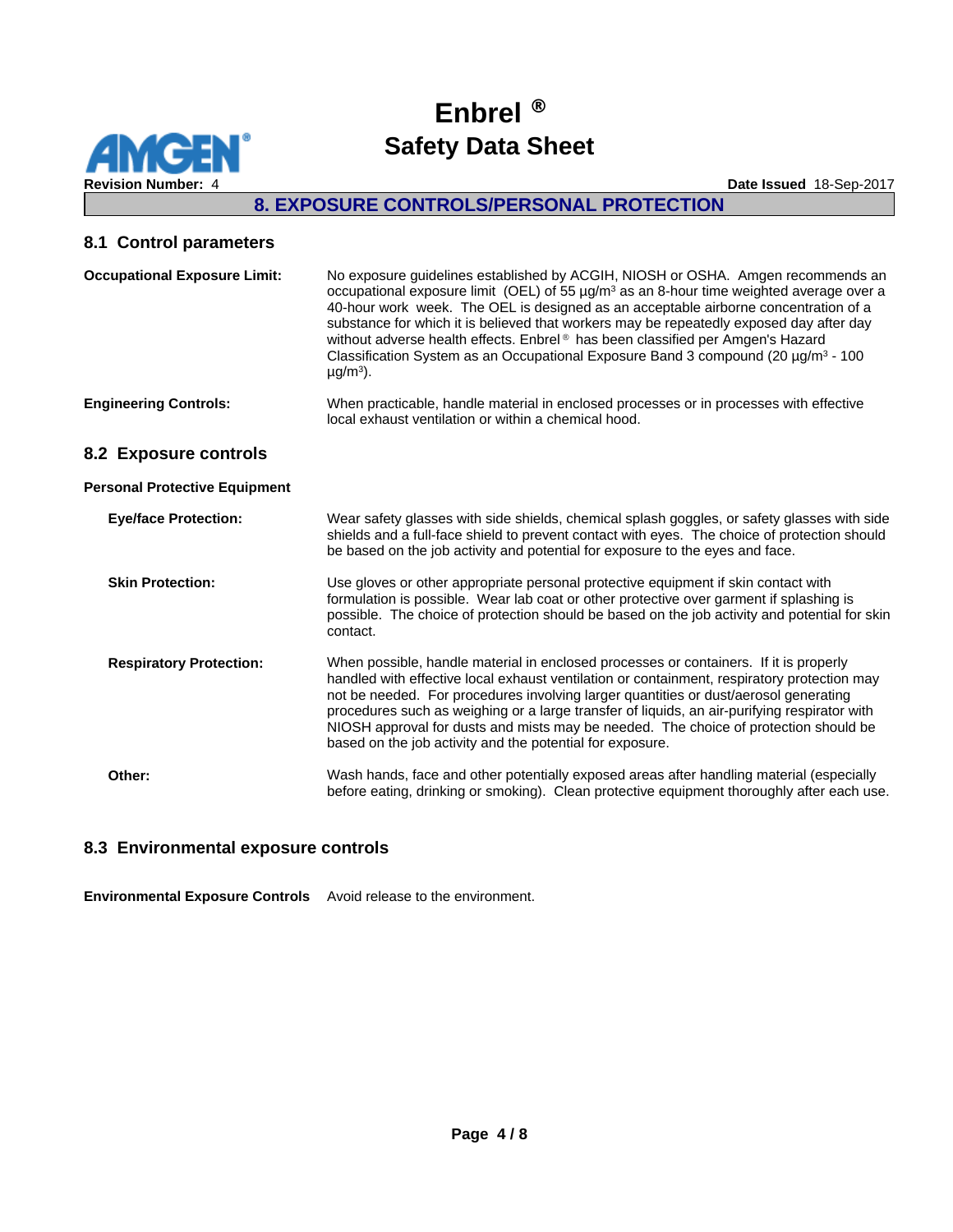

## **9. PHYSICAL AND CHEMICAL PROPERTIES**

**Molecular Weight:** Approx. 130,000 Daltons<br> **Odor:** No information available **Odor:** No information available<br> **Odor Threshold:** No information available **Odor Threshold:** No information available<br> **pH:** 6.3 ± 0.2 (liquid)/7.4 ± 0 **Melting Point:** No information available<br> **Flash Point:** Not applicable /aqueous **Evaporation Rate:**<br> **Lower explosive limit:**<br>
No information available **Lower explosive limit:**<br> **Upper explosive limit:** No information available<br>
No information available **Upper explosive limit:<br>Vapor Pressure: Vapor Density (air = 1):**<br> **Relative density:** No information available<br>
No information available **Relative density:** No information available<br> **Water Solubility:** No information available **Partition Coefficient (log Kow):** Viscosity: **Viscosity:** No information available

**Appearance:** Clear colorless liquid or white lyophilized powder<br> **Molecular Weight:** Approx. 130,000 Daltons **pH:** 6.3 ± 0.2 (liquid)/7.4 ± 0.3 (lyophilized powder) **Flash Point:** Not applicable /aqueous solution **No information available No information available**<br>**No information available** 

# **10. STABILITY AND REACTIVITY**

| <b>10.1 Reactivity</b>                          | No information available |
|-------------------------------------------------|--------------------------|
| <b>10.2 Chemical stability</b>                  | Stable                   |
| 10.3 Possibility of hazardous<br>reactions      | No information available |
| 10.4 Conditions to avoid                        | No Information available |
| 10.5 Incompatible materials                     | No information available |
| <b>10.6 Hazardous</b><br>decomposition products | No information available |
| 10.7 Other information                          | None                     |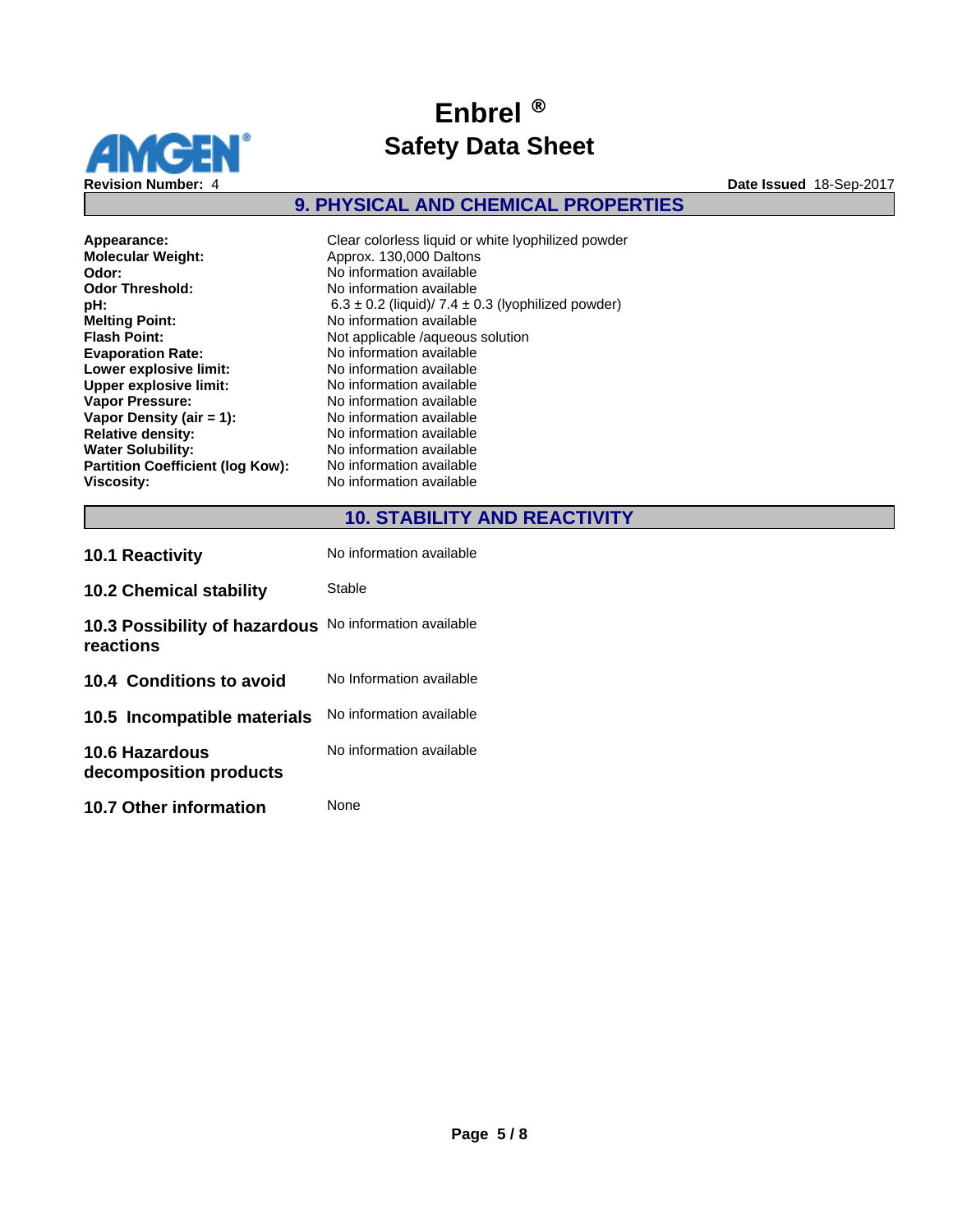

## **11. TOXICOLOGICAL INFORMATION**

## **11.1 Information on toxicological effects**

| <b>Acute Toxicity:</b>             | No information available                                                                                                                                                                                                                                                                                                                                                                                                                                                                                                                                          |
|------------------------------------|-------------------------------------------------------------------------------------------------------------------------------------------------------------------------------------------------------------------------------------------------------------------------------------------------------------------------------------------------------------------------------------------------------------------------------------------------------------------------------------------------------------------------------------------------------------------|
| <b>Skin corrosion/irritation:</b>  | No information available                                                                                                                                                                                                                                                                                                                                                                                                                                                                                                                                          |
| Serious eye damage/eye irritation: | No information available                                                                                                                                                                                                                                                                                                                                                                                                                                                                                                                                          |
| Respiratory or skin sensitization: | No information available                                                                                                                                                                                                                                                                                                                                                                                                                                                                                                                                          |
| Germ cell mutagenicity:            | Even though this does not meet GHS classification, the following data is available: Not<br>genotoxic based on a battery of in vitro and in vivo studies.                                                                                                                                                                                                                                                                                                                                                                                                          |
| Carcinogenicity:                   | No information available                                                                                                                                                                                                                                                                                                                                                                                                                                                                                                                                          |
| <b>Reproductive toxicity:</b>      | Even though this does not meet GHS classification, the following data is available: No<br>increase in birth defects rate in rats or rabbits given doses 60 to 100 times the human dose.                                                                                                                                                                                                                                                                                                                                                                           |
| STOT - single exposure:            | Even though this does not meet GHS classification, the following data is available: Enbrel®<br>was administered and no dose-limiting toxicities were noted in monkeys or healthy<br>volunteers given dose 30 and 4 times, respectively, the human dose. As a glycoprotein,<br>etanercept is expected to be poorly absorbed orally and exhibit low acute oral toxicity if<br>accidentally ingested. Inhalation of aerosol from an acute exposure from a major spill or<br>significant overexposure in manufacturing may cause autoantibody formation or allergies. |
| STOT - repeated exposure:          | Even though this does not meet GHS classification, the following data is available: Enbrel®<br>was administered in monkeys twice weekly at doses of 1, 1.5 or 15 mg/kg for 26 weeks. No<br>significant effects were noted. Antibodies noted in all monkeys treated twice weekly for 26<br>weeks. However, no other adverse effects noted.                                                                                                                                                                                                                         |
| <b>Aspiration Hazard:</b>          | No information available                                                                                                                                                                                                                                                                                                                                                                                                                                                                                                                                          |

## **12. ECOLOGICAL INFORMATION**

|  | 12.1 Toxicity |  |
|--|---------------|--|
|--|---------------|--|

**Ecotoxicity effects:** No information available

## **12.2 Persistence and degradability**

Persistence/Degradability: No information available

#### **12.3 Bioaccumulative potential**

**Bioaccumulation/ Accumulation:** No information available

#### **12.4 Mobility in soil**

**Mobility in Environmental Media:** No information available

## **12.5 Results of PBT and vPvB assessment**

**Results of PBT and vPvB assessment:** No information available

#### **12.6 Other adverse effects**

**Other Adverse Effects:** No information available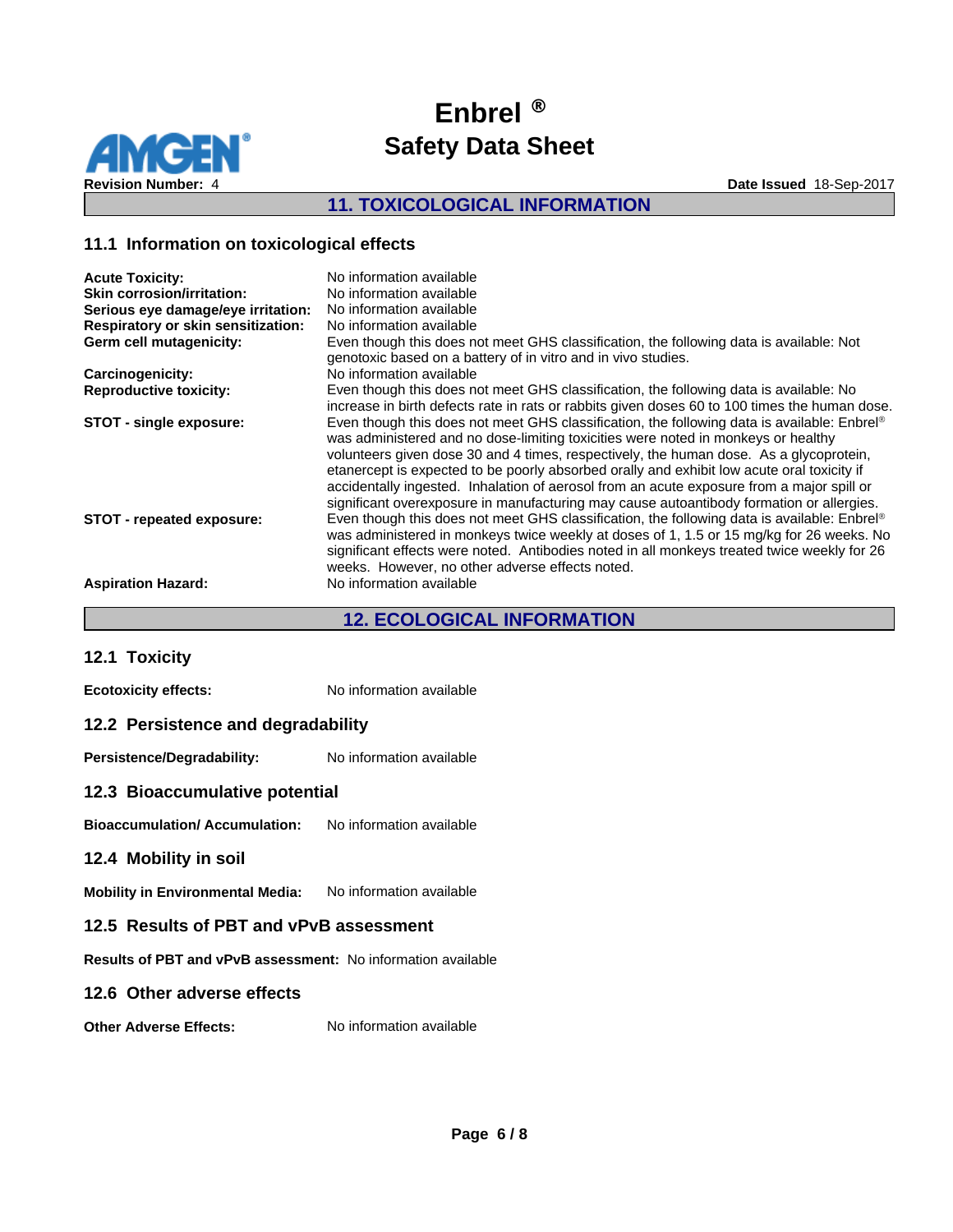

**13. DISPOSAL CONSIDERATIONS**

#### **13.1 Waste treatment methods**

**Waste Disposal Method:** Dispose of waste according to prescribed federal, state, local and competent authority guidelines.

# **14. TRANSPORT INFORMATION**

**DOT** Not regulated by U.S. DOT or IATA

**15. REGULATORY INFORMATION**

## **15.1 Safety, health and environmental regulations/legislation specific for the substance or mixture**

#### **International Inventories**

| TSCA:                |  |
|----------------------|--|
| <b>EINECS/ELINCS</b> |  |
| <b>DSL/NDSL</b>      |  |
| PICCS:               |  |
| <b>ENCS:</b>         |  |
| <b>CHINA:</b>        |  |
| AICS:                |  |
| <b>KECL:</b>         |  |
|                      |  |

**Legend**

**TSCA** - United States Toxic Substances Control Act Section 8(b) Inventory **EINECS/ELINCS** - European Inventory of Existing Commercial Chemical Substances/EU List of Notified Chemical Substances **DSL/NDSL** - Canadian Domestic Substances List/Non-Domestic Substances List **PICCS** - Philippines Inventory of Chemicals and Chemical Substances **ENCS** - Japan Existing and New Chemical Substances **IECSC** - China Inventory of Existing Chemical Substances **AICS** - Australian Inventory of Chemical Substances

**KECL** - Korean Existing and Evaluated Chemical Substances

#### **State Regulations**

**California Proposition 65:** This product does not contain any Proposition 65 chemicals.

## **15.2 Chemical safety assessment**

No CSA has been conducted.